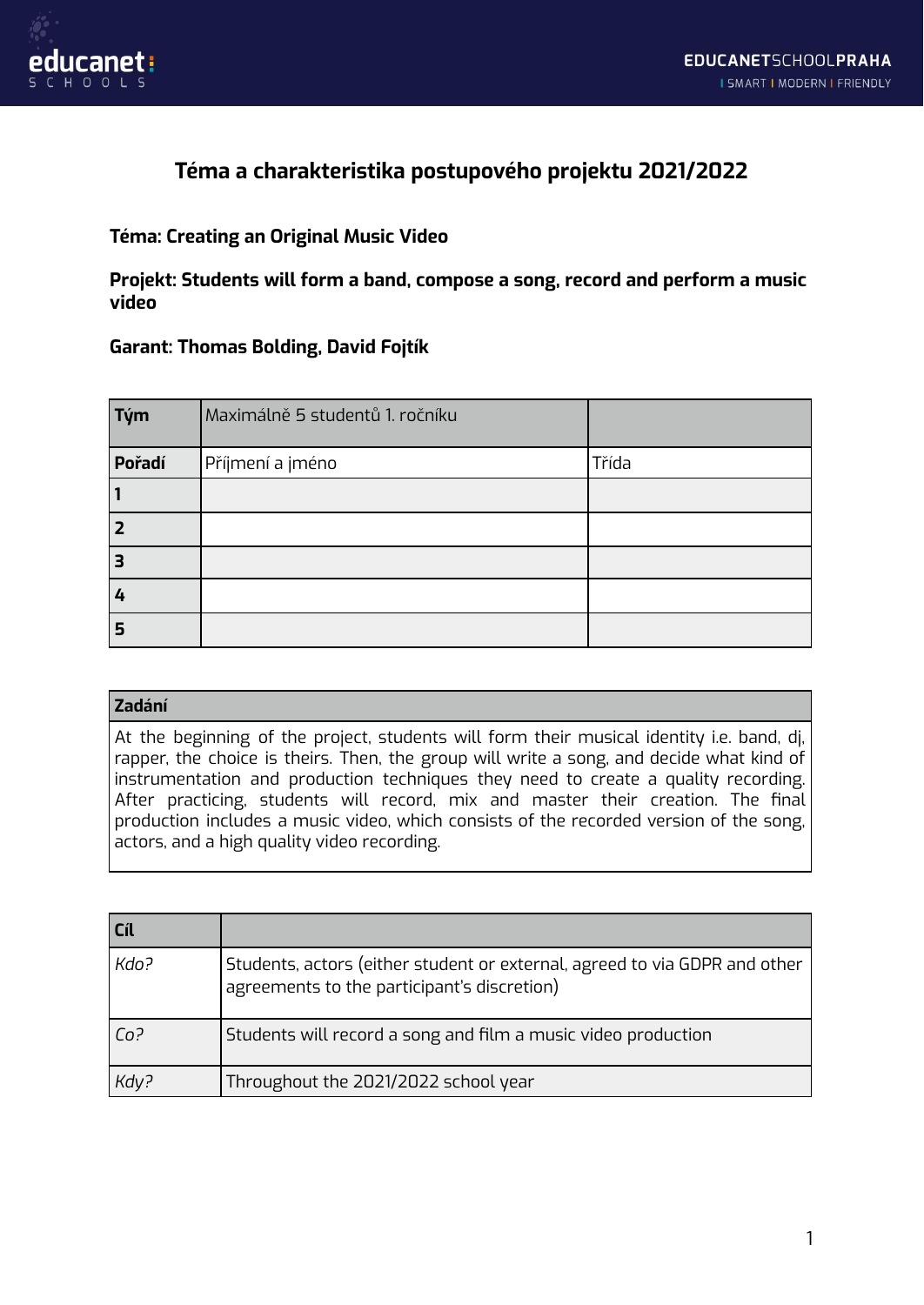

| Proč?               | Students will learn valuable life and professional skills, including<br>sound/video production, recording, mixing, songwriting and management |
|---------------------|-----------------------------------------------------------------------------------------------------------------------------------------------|
| Jak?                | 1. Compose song lyrics, arrange instrumentation                                                                                               |
|                     | 2. Practice/rehearse the song                                                                                                                 |
|                     | 3. Record, mix and master the song                                                                                                            |
|                     | 4. Brainstorm and draft the script for the music video                                                                                        |
|                     | 5. Assign filming/sound/director roles                                                                                                        |
|                     | 6. Film the video                                                                                                                             |
|                     | 7. Post production                                                                                                                            |
|                     | 8. Present both the final product and the creative process                                                                                    |
| Průřezová<br>témata | Music Production/English                                                                                                                      |

| Jednotlivé úkoly |                                                                                |
|------------------|--------------------------------------------------------------------------------|
| l 1. Plánování   | Students will form a band, compose a song, record and<br>perform a music video |